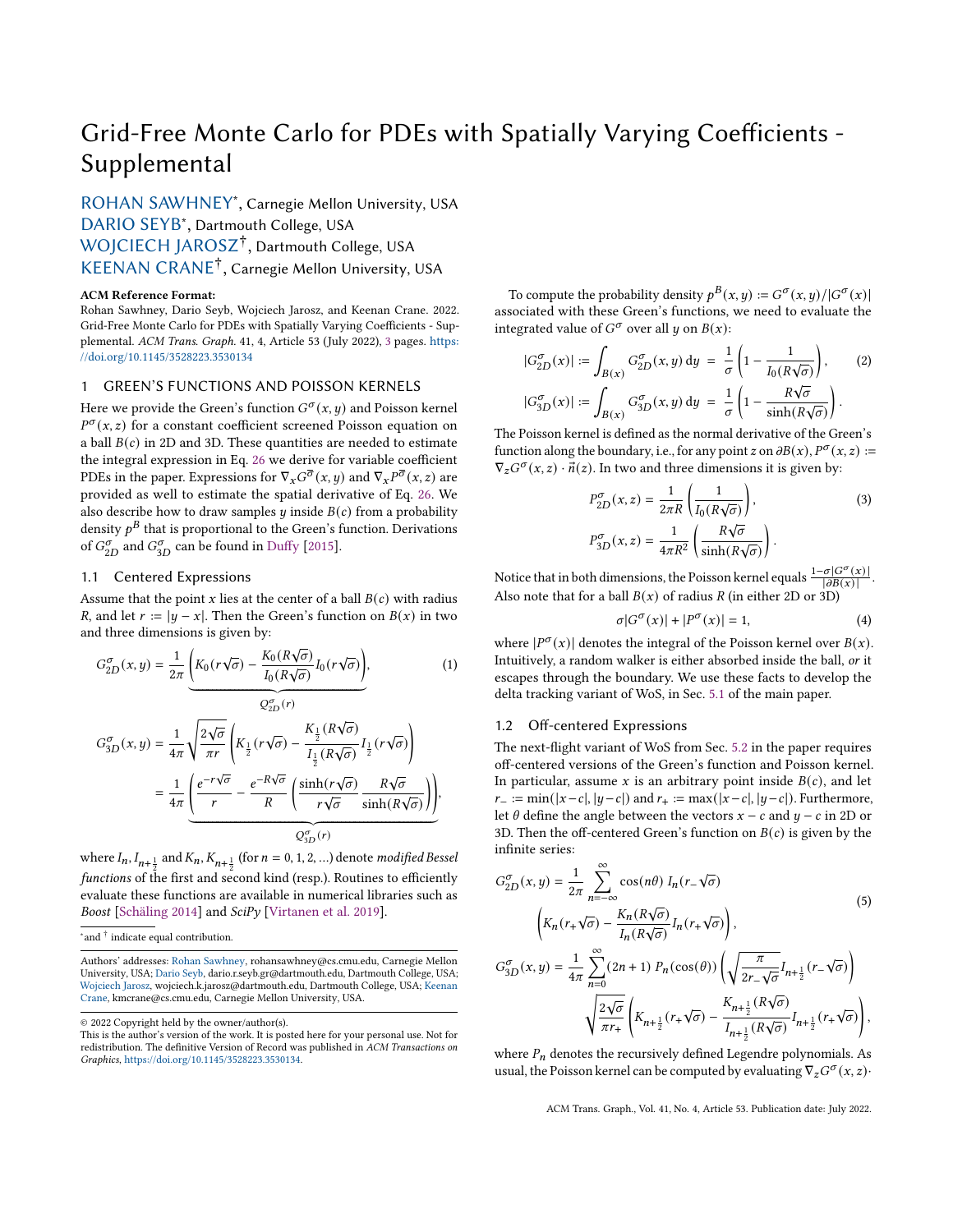#### 53:2 • Rohan Sawhney, Dario Seyb, Wojciech Jarosz, and Keenan Crane

 $\vec{n}(z)$  on  $\partial B(c)$ . We recover the expressions for  $G^{\sigma}$  and  $P^{\sigma}$  in Sec. [1.1](#page-0-0) when  $x$  coincides with the ball center  $c$ .

In practice, we observe that 100 to 200 terms are required to accurately approximate these series. To avoid this computational burden, we provide approximations for these off-centered quantities. In particular, let  $\vec{u} := x - c$ ,  $\vec{v} := y - c$  and  $\vec{w} := y - x$ . Then in two and three dimensions we have:

$$
G_{2D}^{\sigma}(x,y) = \frac{1}{2\pi} \left( Q_{2D}^{\sigma}(|\vec{w}|) - Q_{2D}^{\sigma} \left( \frac{R^2 - \vec{u} \cdot \vec{v}}{R} \right) \right),
$$
(6)  

$$
G_{3D}^{\sigma}(x,y) = \frac{1}{4\pi} \left( Q_{3D}^{\sigma}(|\vec{w}|) - Q_{3D}^{\sigma} \left( \frac{R^2 - \vec{u} \cdot \vec{v}}{R} \right) \right),
$$
  

$$
P_{2D}^{\sigma}(x,y) = \frac{1}{2\pi} \left( V_{2D}^{\sigma}(|\vec{w}|) \frac{|\vec{v}|^2 - \vec{u} \cdot \vec{v}}{|\vec{w}||\vec{v}|} + V_{2D}^{\sigma} \left( \frac{R^2 - \vec{u} \cdot \vec{v}}{R} \right) \frac{\vec{u} \cdot \vec{v}}{R |\vec{v}|} \right),
$$
  

$$
P_{3D}^{\sigma}(x,y) = \frac{1}{4\pi} \left( V_{3D}^{\sigma}(|\vec{w}|) \frac{|\vec{v}|^2 - \vec{u} \cdot \vec{v}}{|\vec{w}||\vec{v}|} + V_{3D}^{\sigma} \left( \frac{R^2 - \vec{u} \cdot \vec{v}}{R} \right) \frac{\vec{u} \cdot \vec{v}}{R |\vec{v}|} \right),
$$

where

$$
V_{2D}^{\sigma}(r) := \sqrt{\sigma} \left( K_1(r\sqrt{\sigma}) + \frac{K_0(R\sqrt{\sigma})}{I_0(R\sqrt{\sigma})} I_1(r\sqrt{\sigma}) \right),
$$
(7)  

$$
V_{3D}^{\sigma}(r) := \sqrt{\sigma} \sqrt{\frac{2\sqrt{\sigma}}{\pi r}} \left( K_{\frac{3}{2}}(r\sqrt{\sigma}) + \frac{K_{\frac{1}{2}}(R\sqrt{\sigma})}{I_{\frac{1}{2}}(R\sqrt{\sigma})} I_{\frac{3}{2}}(r\sqrt{\sigma}) \right)
$$

$$
= \frac{\sqrt{\sigma}}{r} \left( e^{-r\sqrt{\sigma}} \left( 1 + \frac{1}{r\sqrt{\sigma}} \right) + \frac{e^{-R\sqrt{\sigma}}}{\sinh(R\sqrt{\sigma})} \left( \cosh(r\sqrt{\sigma}) - \frac{\sinh(r\sqrt{\sigma})}{r\sqrt{\sigma}} \right) \right).
$$

These expressions for  $G^{\sigma}$  and  $P^{\sigma}$  are exact when  $x$  lies at the center of  $B(c)$ , but begin to diverge slightly from the true values as x is moved closer to  $\partial B(c)$  and the value of coefficient  $\sigma$  is decreased; see Fig. [1.](#page-1-0) In our experiments, we observe that these approximate expressions provide sufficiently accurate results with the next-flight variant of WoS with far less compute, especially when the value of  $\sigma$  if large.

### 1.3 Gradient Expressions

In Sec. [2](#page-2-4) of this document, we provide an integral expression for the gradient of a PDE solution at a point  $x$ . To estimate the gradient at the center of  $B(x)$ , we need to evaluate the gradients of the Green's function and Poisson kernel. In two and three dimensions they are

<span id="page-1-0"></span>

Fig. 1. First Row: The series and approximate expressions for the Green's function and Poisson kernel on a ball  $B(c)$  from Sec. [1.2](#page-0-1) match exactly when  $x$  lies at the center of the ball. Remaining Rows: The approximate expressions begin to diverge slightly as x is moved closer to  $\partial B(c)$ , and the value of  $\sigma$ is decreased.

given by:

$$
\nabla_{x}G_{2D}^{\sigma}(x,y) = \frac{(y-x)\sqrt{\sigma}}{2\pi r} \left( K_{1}(r\sqrt{\sigma}) - \frac{K_{1}(R\sqrt{\sigma})}{I_{1}(R\sqrt{\sigma})} I_{1}(r\sqrt{\sigma}) \right),
$$
  
\n
$$
\nabla_{x}G_{3D}^{\sigma}(x,y) = \frac{(y-x)\sqrt{\sigma}}{4\pi r^{2}} \left( e^{-r\sqrt{\sigma}} \left( 1 + \frac{1}{r\sqrt{\sigma}} \right) - \left( \cosh(r\sqrt{\sigma}) - \frac{\sinh(r\sqrt{\sigma})}{r\sqrt{\sigma}} \right) \left( \frac{e^{-R\sqrt{\sigma}} \left( 1 + \frac{1}{R\sqrt{\sigma}} \right)}{cosh(R\sqrt{\sigma}) - \frac{\sinh(R\sqrt{\sigma})}{R\sqrt{\sigma}}} \right) \right),
$$
  
\n
$$
\nabla_{x}P_{2D}^{\sigma}(x,z) = \frac{(z-x)\sigma}{2\pi R} \left( \frac{1}{R\sqrt{\sigma} I_{1}(R\sqrt{\sigma})} \right),
$$
  
\n
$$
\nabla_{x}P_{3D}^{\sigma}(x,z) = \frac{(z-x)\sigma}{4\pi R^{2}} \left( \frac{1}{\cosh(R\sqrt{\sigma}) - \frac{\sinh(R\sqrt{\sigma})}{R\sqrt{\sigma}}} \right).
$$

#### 1.4 Sampling

To sample from the probability density  $p^B := G^{\sigma}(x, y) / |G^{\sigma}(x)|$ associated with the *centered* Green's functions  $G^{\sigma}$  in Sec. [1.1,](#page-0-0) we first pick a direction  $\vec{y}$  uniformly on the unit sphere [\[Arvo 2001\]](#page-2-5). A radius *r* is then sampled from the distribution  $2\pi r p^B$  in 2D, or  $4\pi r^2 p^B$  in 3D, using rejection sampling. The extra factor in front of  $p^B$  accounts for the change of measure between polar and Cartesian coordinates. For rejection sampling, we bound the radial density by the following case dependent function:

$$
h(R,\sigma) := \begin{cases} \max(2.2 * \max(1/R, 1/\sigma), 0.6 * \max(\sqrt{R}, \sqrt{\sigma})) & R \le \sigma, \\ \max(2.2 * \min(1/R, 1/\sigma), 0.6 * \min(\sqrt{R}, \sqrt{\sigma})) & \text{otherwise.} \end{cases}
$$
(8)

The final sample point is given by  $y = r\vec{y} + x$ .

ACM Trans. Graph., Vol. 41, No. 4, Article 53. Publication date: July 2022.